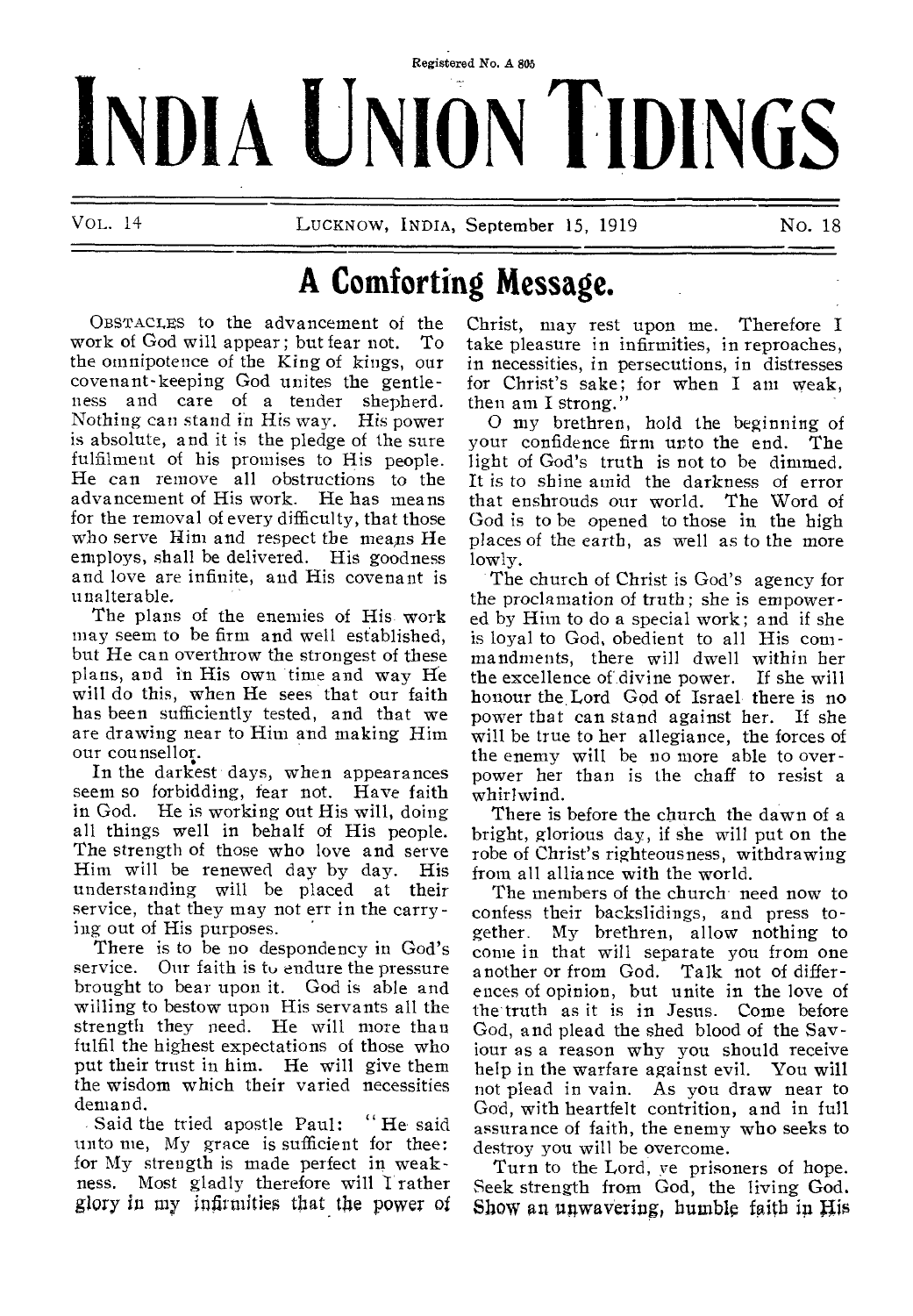power and His willingness to save. From Christ is flowing the living stream of<br>salvation. He is the fountain of life and He is the fountain of life and the source of all power. When in faith we take hold of His strength, He will change, wonderfully change, the most hopeless, discouraging outlook. He will do this for the glory of His own name.

God calls upon His faithful ones, who believe in Him, to talk courage to those who are unbelieving and hopeless. May the Lord help us to help one another, and to prove Him by living faith.

"Declare His glory among the heathen, His wonders among all people. For the Lord is great, and greatly to be praised: He is to be feared above all gods."

Make a joyful noise unto the Lord, all ye lands. Serve the Lord with gladness: come before His presence with singing. Know ye that the Lord He is God: it is He that hath made us, and not we ourselves; we are His people, and the sheep of His pasture. Enter into His gates with thanksgiving, and into His courts with praise. Be thankful unto Hini, and bless His name. For the Lord is good: His mercy is everlasting; and His truth endureth to all generations."

# MRS. E. G. WHITE.

# **Notes by the Way.**

Before his return to 'Lucknow we were glad to have Brother Fletcher spend two days with us on the Hapur mission station.

Brother Scanlon who has been working in Bombay has gone to Lucknow to start evangelistic work in that city.

Miss Reid has been spending a few days in Aurangabad caring for Brother Mc-Henry's children, one of whom was very ill with pneumonia.

Sister Wellman reports that they have eighteen girls in the Girls' Lucknow.

Miss Shryock has taken charge of the Boys' school at Hapur and she finds her time full with the school work and the work of the dispensary. There are at present thirty-two boys in the school.

Brother Floyd Smith reports eighty boys in attendance at Chelusain. They have not enough accommodation for all the<br>boarding students. The bungalow at boarding students. The bungalow at Chuharkana was damaged in the recent<br>heavy rains. [I. F. BLUE.] I. F. BLUE.

# **Among my Own People.**

I am very thankful to the Lord that He has chosen me for the work of saving souls which I could never otherwise accomplish, and I am very glad today to be among my own people so as to point them to the way of salvation.

Since I found Christ I have spent two years in our Religious Training school at Lucknow and two years in a high school. As there was a call for me here in the Open View Mission School I did not neglect it but instantly obeyed it.

As regards the Christians up here we are only five in number at this time, but we are not discouraged at all in spite of the small number. Since 1914 we have seen but little result of our work up here, but we have full assurance that the Holy Spirit is working in the lives of our boys.

These boys are from Hindu families and in spite of their being trained at home, they pay donations and some of them put off their caps in the Church just as the Christians do, and say ''Amen" in the right place. The boarders attend Friday evening service.

By these results we know that our labour is not in vain. We are just like a hen which sits upon her eggs for three weeks and sees the result of her sitting on the twenty-second day. We believe that we shall see the fruits of our labour in the near future. We believe that although God's mill grinds slowly it reduces to powder.

We ask the Tidings family to kindly remember our work here in Garhwal and pray that many souls may be won for His glory and honour.

ADMATHA HOWARD.

We are sure the readers of Tidings will be encouraged to notice the steady substantial growth of our tithe receipts revealed by the following statement :—

# **Tithe Receipts**

| Average | <b>PER</b> | <b>QUARTER</b> | 1914 | $\mathbb{R}^*$ . | $6,045 - 2 - 10$ |
|---------|------------|----------------|------|------------------|------------------|
| 46      | 66         | 46             | 1915 |                  | $7.168 - 15 - 2$ |
| 66      | 46         | 66             | 1916 |                  | $8.068 - 2 - 5$  |
| 66      | 66         | $\bullet$      | 1917 |                  | $9.600 - 10 - 1$ |
| 65      | 44         | 66             | 1918 |                  | 11.953-10-7      |
| 44      | 46         | 44             | 1919 |                  | 14.739-11-11     |

TITHE BEC'D DURING QUARTER

ENDED 30-6-1919 18,361- 1- 3 A. H. WILLIAMS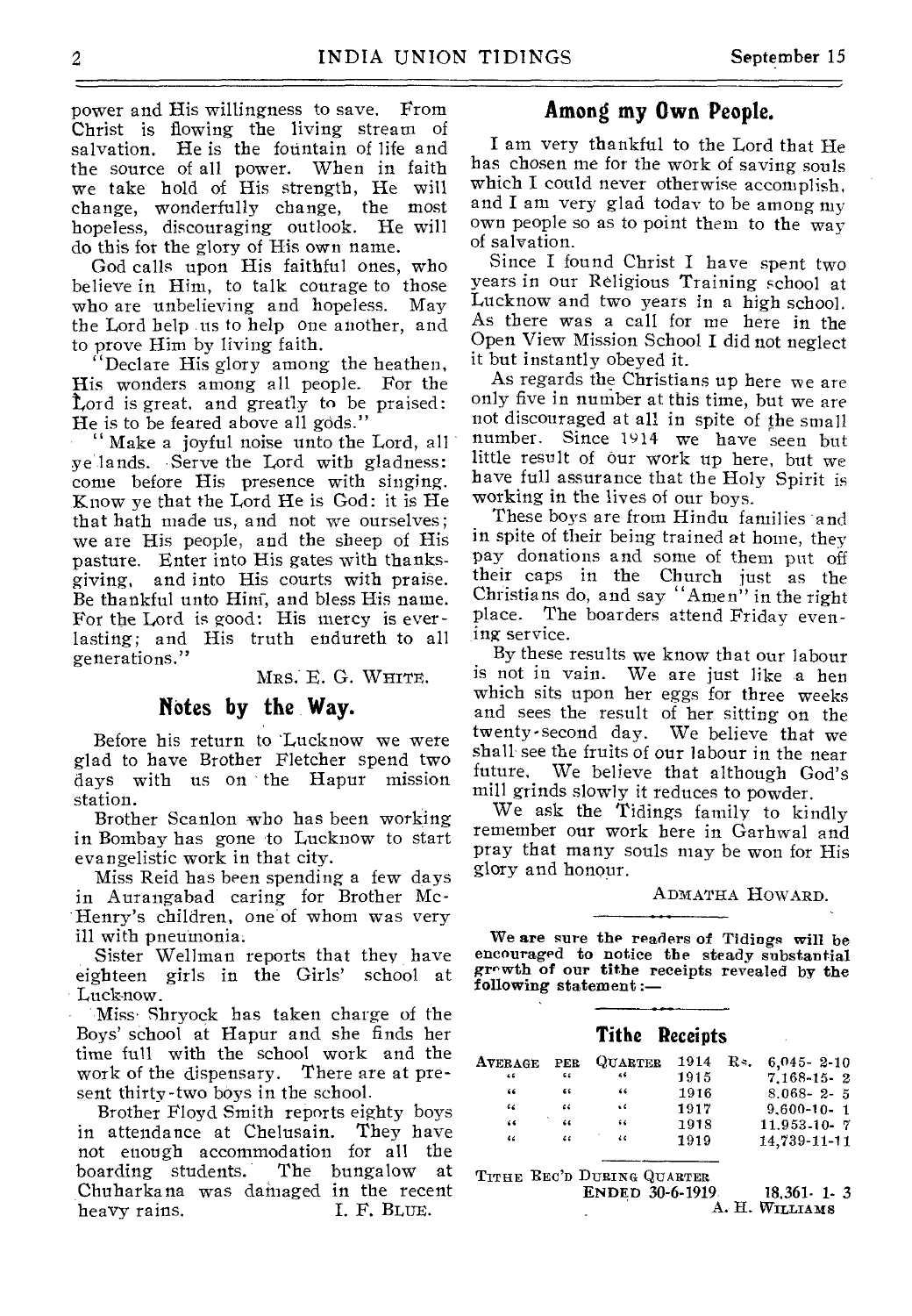# **Notes from the Mail. bag.**

"Professor Shaw brought the needs of India before our Board and we did not turn away from the field until we had appointed all the workers the appropriations to India provide for."

We are now doing our best to secure the persons for the field, and are meeting with encouraging success. This morning we had a farewell in the Takoma Park Church for Brother and Sister Jones and Brother and Sister Scott who are soon to leave for India to connect. with the printing plant. In sending Brethren Jones and Scott we are giving you the very best we have in the Review and Herald office, and I do not know of better young men for the printing work in the United States. feel sure that you will he greatly pleased with these labourers. We shall keep right on at this job until we have put on the boat the last person the appropriations call for."

"I have been receiving most encouraging letters from Brethren Andross and Flaiz regard-<br>ing their visits to India. They are both ing their visits to India. They are both exhorting me very earnestly to do more for that great field. I am glad to receive these exhortations, and shall turn them hard on these men when they get back to the States. I shall not let them forget the appeals they made while facing the situation, and that will mean that they must work with tremendous earnestness here to secure the funds and the labourers which they have insisted while there, that you must have. This is one of the great advantages in having men go to those great, needy mission fields. It gives them a clear knowledge and a deeper personal interest."

"Our people here in this country are of good courage, and they are very earnest in their desire and efforts to support the work in every part of the great world field. Our camp-meetings everywhere have been well attended, and our people are manifesting a wonderful spirit of consecration and liberality."

## **- G. F. Enoch.**

"I am glad to pass on to you the news that I have just received word from Mrs. Enoch that she is booked with the Comers to sail from Seattle by the "Katori Maru" September 2nd. And further that the Jones and Scott families are booked by the same boat. If they can make good connections in Hong Kong they should be here by or soon after the middle of October."

# **G. W. Pettit.**

"We rea hed Portland just five days before the Camp M •eting, and we were present right thr ugh and spoke a number of tim is on India. Our people never seem to tire of it. The last Sabbath I spoke three times aside from the Sabbath school and young people's meetings. At the evening service I spoke to 3500 souls on India, and gave an hour's lecture before it was dark enough to use my slides, then followed an hour with the slides. I do not think a soul left, and the Lord blessed in the entire service

The same afternoon I had taken the after-

noon meeting and had made a call for Missions and the people responded by giving in cash over five thousand dollars. They gave over \$ 500 in the morning Sabbath school.

# **J. L. Shaw.**

*"P.* S.—July 30. Have just got the word that accommodations have been secured on the "Nanking" sailing September 27th for Brethren Jones. Scott, Nelson and Reynolds and their wives. This, I am sure, you will regard as good news, as we do here, after our fears that we should not be able to *get* these workers off until November. Brother Comer and his family and Sister Enoch will sail October 16th."

# **Indian Literature in Burma.**

Our Indian papers sell well in Burma. In making some requests with regard to the supply of these papers Brother Carrott writes, —"We can sell papers and books of all languages that you publish in India. At the pre-sent we are handling papers in 14 different languages. There are Indians of all languages in Burma and generally they are people who have money, and who are making money, with the result that our literature sells exceptionally well with them. This morning only I was out for three hours and sold out my stock of Gujerati papers, having taken 20 subscriptions. Yesterday I took in 14 subscriptions and the day before I got in as many Tamil.'

# **Church Organized at Henzada.**

Pastor J. E. Fulton writes,—"You will be glad to know that we had a very good time at Henzada. There were a few brethren that Brother and Sister Beckner had .been working for and expected at the meeting, who were unable at the last moment to make arrangements to be with us, but we had a goodly company and we put in a full programme of four meetings a day, and I believe that the brethren had a good time together. We organized a church of sixteen members. There are a few others who will come in later. The church members are very much scattered, and it will not be possible to hold frequent meetings. There are very few in the town of Henzada itself."

Brother Arthur Mountain, one of our South China missonaries, who was required to take up military service by the Hong Kong government, and sent to India for training, is still in the service, station- d at Kirkee in the Bombay Presidency. Brother Mountain has been expecting to be demobilised, and to return to his work in China, but his hopes in this direction have not been realised as yet. He writes that he has recently received better news even than the news of his di-charge would be, in that a fellow soldier with whom he has been labouring has now decided to accept the present truth. This young man went with a draft to the frontier two months ago, and now writes Brother Mountain of the decision he has made regarding the keeping of the Sabbath. concludes his letter to Brother Mountain with these words.— "My heartfelt thanks go forth to God for leading me into another great truth."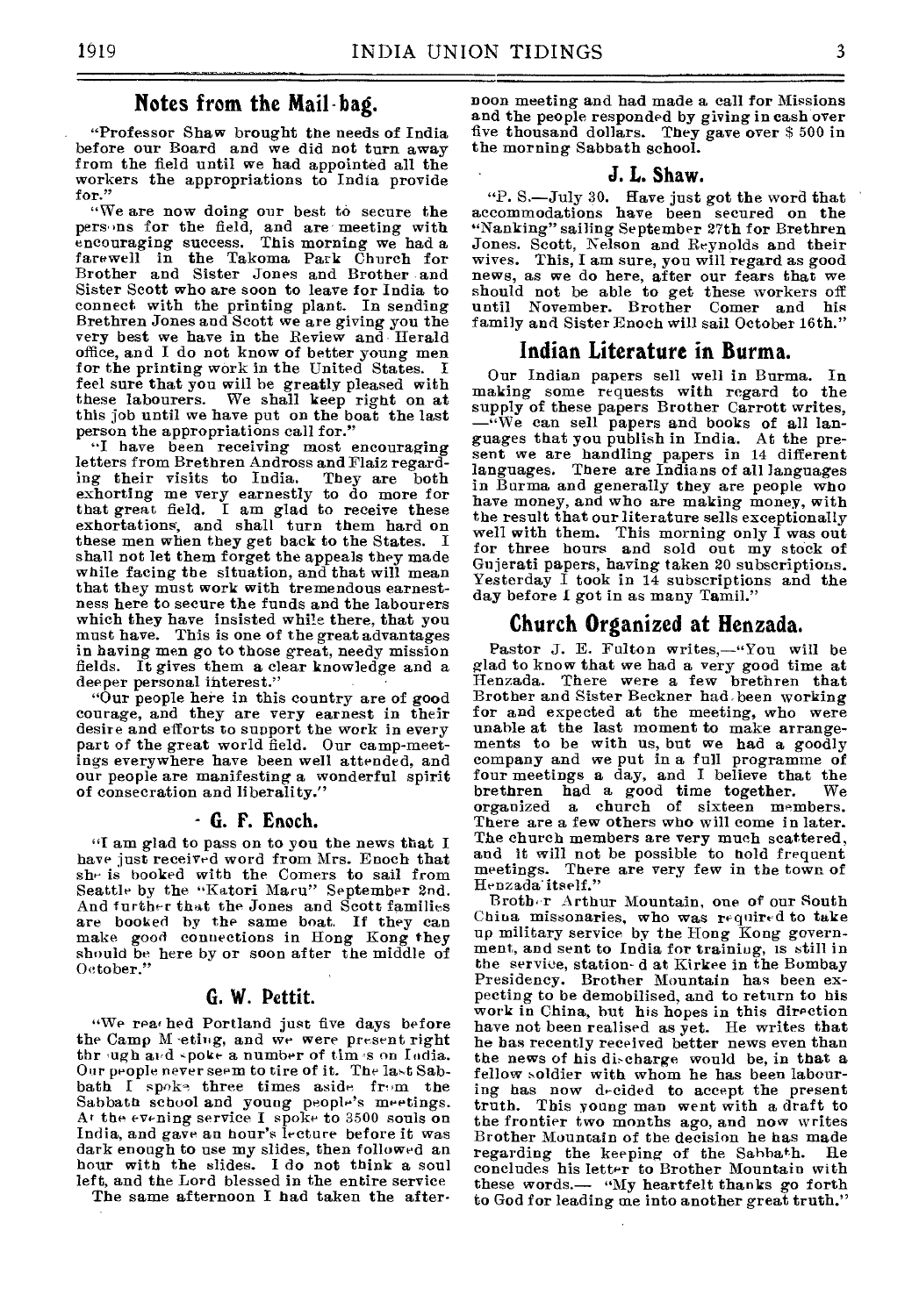# **Visit to Ceylon.**

While in Ceylon to see Mrs. C. F. Lowry off on the boat, I took occasion to visit some of the Sabbath keepers in the island. I found our worker, Brother Thumbipillia, and his family well and of good courage. Brother Thumbipillia took me around to visit a number of the people with whom he is studying, and I was glad to see that some of them have a real interest in the truth. On Sabbath we had three meetings which were held in our worker's house, and attended by about fifteen persons. We hope that some of these may eventually take their stand for the truth.

Ceylon is a splendid field and it is too bad that we have no European worker to locate there to devote his time to the<br>development of the work. Already we development of the work. have among the Tamils three Sabbath schools and a few other scattered members, but as yet nothing has been done for the<br>Singhalese. We ought to do something We ought to do something. for the people that speak that tongue as soon as possible. The people in Ceylon seem to be in better circumstances than the majority of people in Southern India, most of them owning their own homes and being quite independent. G. G. LOWRY.

# **Madras English Work.**

As several months have passed *since* we concluded the special effort of the last cool season, we have had the opportunity of meeting some who took more than a. casual interest in the subjects presented. These will be much helped if we can begin special meetings again in the near future. Moreover some fruit has been gathered in, and for this we are thankful. sult of the English work conducted in the city during the winter, three earnest souls have been fully established in the faith. One of those who attended was a lady who had known the truth for two years, having learned it through Bible studies which we conducted in her home soon after we came to Madras to open up work. At the close of one of the Sunday evening meetings she came forward and made known to us her decision to be baptised.

It was encouraging to see a large number of educated Indians among our most attentive hearers, and we baptised two Indian brethren who accepted the message. Both of them were able to get Sabbath leave at

their places of business. One of them was baptised a few weeks ago. He related to us how much he felt the force of Truth, when he saw at one of our meetings in the Victoria Public Hall, two charts placed side by side, one showing the Commandments of God, and the other showing the innovations which had been made by man. As he worked as a clerk in a firm of shipping agents, he went to his English manager and asked for Sabbath leave, offering to make his time by stopping late at office on other days, or as an alternative to lose Saturday's pay. Our brother's petition was most kindly entertained by the manager, and he was granted Saturday leave without pay. It is still a great joy to him that he can cheerfully make the sacrifice of that part of his wages for the sake of the truth he loves, and he feels that the Lord prepared the heart of his manager in answer to his prayers.

P. C. POLEY.

# **South India Notes.**

Au English Sabbath school was recently organized at Vizagapatam ; also one in Bangalore.

Brother and Sister Peden have shifted into quarters which will be more convenient both for them and the mission, and his address in the future will be WALTAIR instead of Vizagapatam.

The schools at Bangalore, Nazareth, Neyyattinkarai, Rajamundry, and Lakavaram are having a few days leave.

The Nazareth church has almost raised its portion of the amount needed to construct the new church building. As this is the first church to be built by our mission in South India, we are all much interested in it.

While in Ceylon the other day I baptized a man ninety-five years of age. He was very happy to think that God had spared him so long in order to hear the message of the coming of Christ. Though he was so old he seemed to he in full possession of all his reasoning faculties and was quite strong.

G. G. LOWRY.

ln a recent mail Pastor 1. F. Blue received news of the death of his mother. The separation from loved ones *is* the greatest sacrifice the missionary is called to make, and this is the most keenly felt when those dearly loved are laid to rest, whom the worker had hoped to see again some day, if permitted to return to the homeland. It is a comfort to know that the great re-union is near at hand. The Christian sorrows not as those that have no hope.

متمن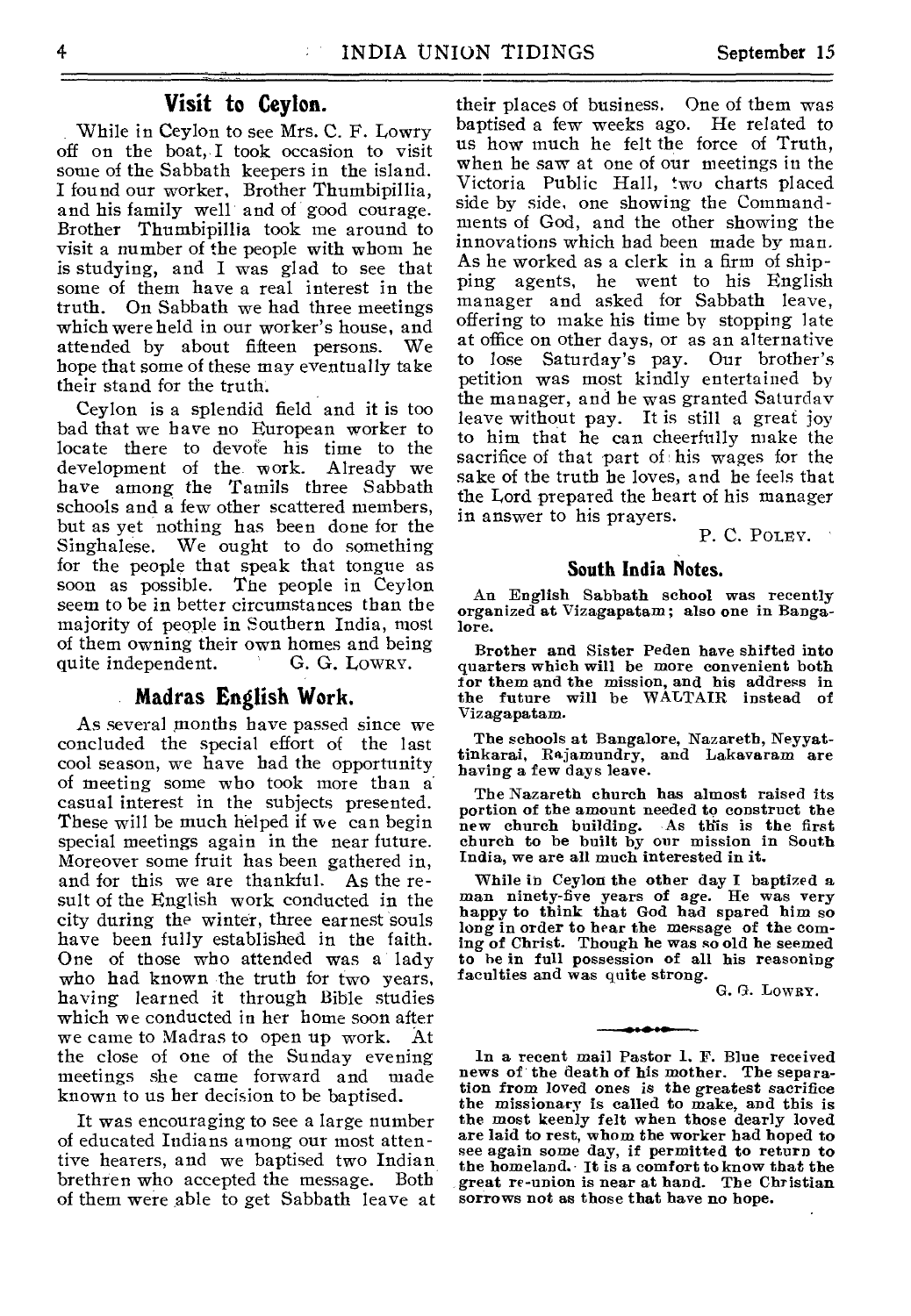# **Out of the Fire.**

Modesto, California. The Watchman Magazine, 24th Avenue North, Nashville, Tenn. Gentlemen :

One of my sons was passing along a place a few days ago where was destroyed worthless matter. He saw a partly burned copy of your Magazine which he brought home. I looked it over and read what little was left to read. I found it to. be of religious sentiment which was very pleasing to my heart.

I will enclose a few fragments so you may know how the Gospel of Jesus Christ is found even amongst fragments of refuse. I desire you to send me a copy of the Watchman Magazine as I am inclined to subscribe for the same.

Trusting you will oblige me, I am yours very<br>truly, (Signed) E. Fern. E. Fern.

The above is the record of a true incident<br>ncerning the "Watchman." We wish concerning the "Watchman." we had an illustration of the fragments referred to to present to vou, for they were just a few scorched pieces. As one read this remarkable item, he could not but think that if that salvage from the rubbish heap could arouse such interest, what a stir there would be in the hearts of men and women in India, if all of our church members here faithfully improved every opportunity for spreading our truth-filled literature.

We are in a position to supply the weekly "Signs" at a very cheap rate in clubs. Do you realise your opportunity for service in this connection?

Bro. A. J. Denoyer reports Rs. 185/13/- vernacular canvassing receipts for August. This includes 1262 copies of various vernacular magazines, 232 pamphlets and 84 small books.

# **Canvassing in North Bengal.**

After the Institute at Gopalgunj I canvassed in the districts of Rangpur, Dinajpur and Cooch Behar. I started out alone, but I am glad to say that I was not alone, because my helper the dear Lord was with me.

I am glad to have had the privilege of working to give the message to the people of those places, and I am thankful to say that by the blessing of the Lord, 511 subscriptions have been secured for the "Yuga Lakshan", 814 single copies were sold<br>also. The value of these sales was Rs. The value of these sales was Rs. 217-1-0. During these four months, I had high fever for three weeks.

In concluding I am glad to say that two families in Cooch Behar are very much interested in the truth, and they began to keep the Sabbath, pay tithes and Sabbath school offerings, as soon as they learned of these things. There are other families at Saidpur who are interested. I earnestly request the readers of the "Tidings" to pray for these interested ones, that they may stand and rejoice in the truth until Jesus comes; also pray for the work that has been done in these districts.

P. C. DEv.

# **"This One Thing."**

The following article gleaned from a contemporary is well worth our careful consideration. Truly there is a danger that the real purpose of the missionary may be overlooked in our zeal for the social welfare of the people.

We need to keep ever before our minds the fact that the people of India need above all else the salvation of their souls. There is too much of a tendency in these days both in Europe and America and in the mission field to turn to philanthropic work and so called social service, and to feel that this is fulfilling India's need. In India this is an easy thing to do. That development of character and that yielding of one's life to God which we mean when we speak of the salvation of the soul is a thing which comes very slowly, more slowly than our desire for results can bear. The tendency that is in so many of us to take the line of least resistance turns us from this slow heartbreaking work to the philanthropic, and the social. Again the desperate poverty and ignorance of the people, their disease and suffering cry aloud to us for relief. We conditions hinder the conditions hinder the development of character and keep men from conversion and from the salvation of their souls. Seeing how little apparent impression is made by our evangelistic effort on the granite rock of Hinduism and Mohammedanism we turn to social help and education and the like. We should not in the least decry those who are striving through hospitals and dispensaries to' relieve the physical sufferings of men and women or those who in schools are trying to free the mind from ages of misuse and<br>ignorance. We would not hinder those We would not hinder those who wish to help the people out of their poverty by teaching agriculture or are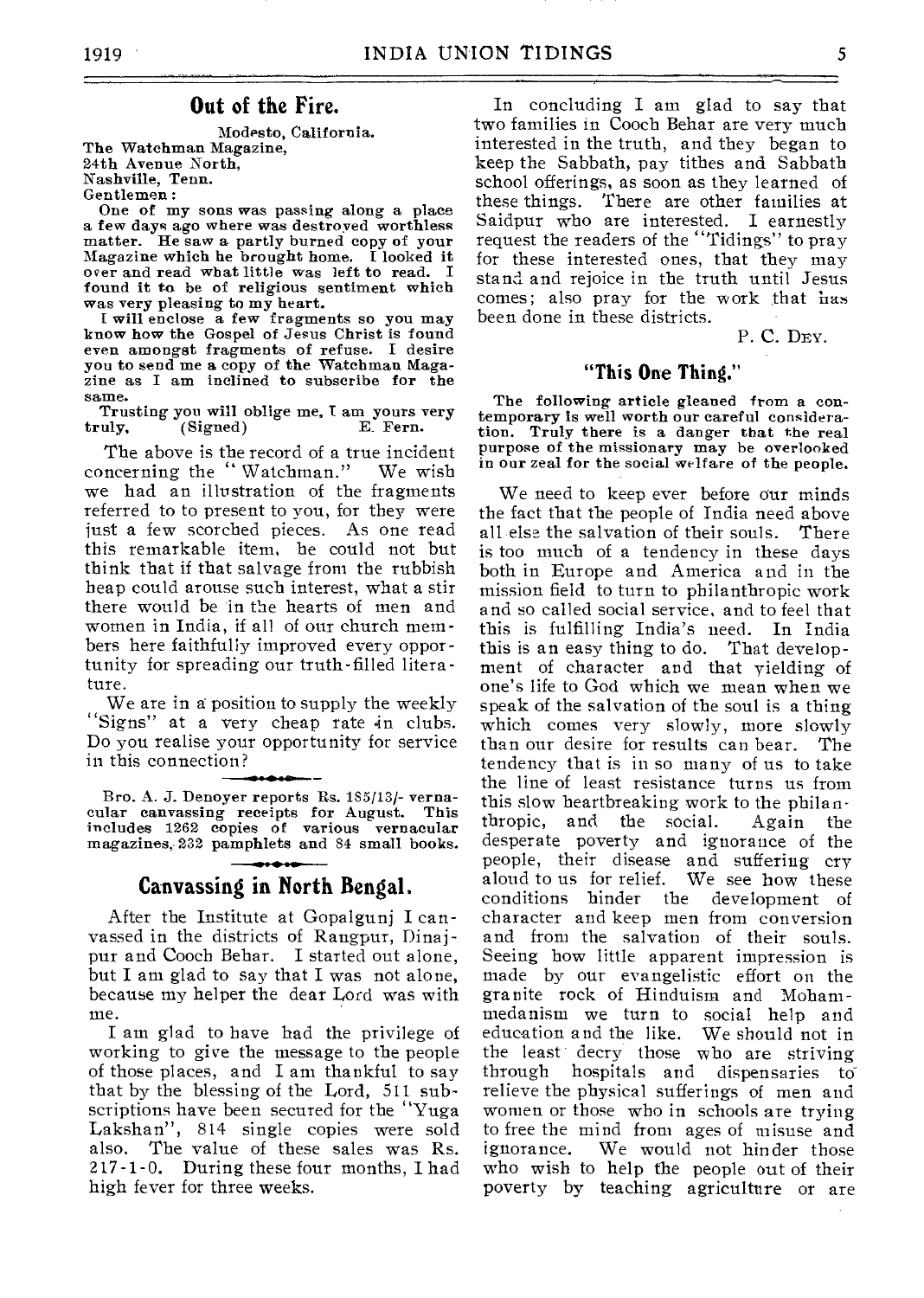trying to finance poor men and get them out of the clutch of the money lending vultures. All these efforts are praiseworthy and can contribute materially towards putting a man in such a condition that he can more easily grasp the gospel that is to save his soul.

The one thing that is to be kept in mind is that these are useful  $\lambda$ nd of permanent, benefit only if the soul is saved. The benefit only if the soul is saved. danger of such lines of mission activity is that they tend to become professional. The one in charge of such a philanthropic institution is subjected to the greatest temptation to make the institution a great success from the standpoint of the special phase of work done in it. Professionalism looks upon success in school work as having many pupils and having a certain high standard of intellectual attainment. however cannot accept this as the criterion of success. The tendency in a hospital or dispensary is to count heads and see how many were treated or to consider the physical well-being brought about by treatment. The mission cannot accept this as a criterion of success. And so we may say about all the other lines of philanthropic or social service work which have<br>been undertaken by missionaries. The been undertaken by missionaries. only criterion of success which the mission can recognise is this; do these things by opening the mind and freeing it from the bondage of ignorance, by healing the body and giving it its proper functions and energy, by freeing men from the slavery of debt, do they make it easier for a man to attain the salvation of his soul ?

By the salvation of the soul we mean that coming into such relationship with God as will allow the Holy spirit to begin and carry on its gracious work of regeneration. It means the development of a character which becomes more and more<br>Godlike. This is the essential work of This is the essential work of missions. It is to bring men to Jesus through whom and only through whom this work of regeneration can be accomplished. As long as the philanthropic agencies help men to attain this salvation so long they ar a blessing and to be encouraged; but if they fail in this they should be cut off from mission work. To educate a -man but not save his soul is to put in his hands an instrument with which he will do himself and others great harm. To heal the body, to increase its powers without the saving of the, soul is but to increase the opportunity for the lust of the flesh. To put a man in a position to free himself from debt and earn more money, but at the same time to fail to save his soul, is but to give him the means for greater self-indulgence or to oppress others who are down and out. How often do we find the men whom we have helped financially turning money lenders on a small scale and using as oppressive methods as their former creditors used. Or how often have we helped men out of debt to find that in a few months they are in deeper than ever. How often have we found that by increasing the skill and earning capacity of a group of workers we have simply made it possible for them to get more drink and so made their condition worse.

Philanthropy and social service without the saving of the soul are simply working in a circle. It is a tread mill process that gets us nowhere. If we will subordinate all these activities to the one great essential of saving men's souls we will find that the fruit of that work is truly blessed. Hard as the work is, hopeless as it seems to us in times of discouragement, it is the only hope of India. It is God's work, What is impossible with man is possible with God. Men's souls have been saved and can now be saved. Our faith cries out that they shall be saved. ( *The' Christian Sahayak")* 

A meeting of the India Union committee will be held at Lucknow, commencing the 18th inst.

Brother 11. J. Jewell has gone to Calcutta to carry on the treatment room work there during the absence of Brother Reagan.

Looking through the Sabbath School statistical report published in our last issue we notice that we omitted to include the offerings received from our Sabbath School in Cawnpore. Rs  $16/12$ - was remitted for the second quarter from this little company. We believe most of the members were in Mussourie for much of the q iarter so their offering-• no doubt helped to sw 11 the total at tnat place.

Brother and Sister M lendy are due to arrive in Calcutta on the 15th last by the "Fooksang." After spending a few days at the home of Brother and Sister Wellman at Lucknow these workers will go on to Simla to connect with the treatment room work at that station.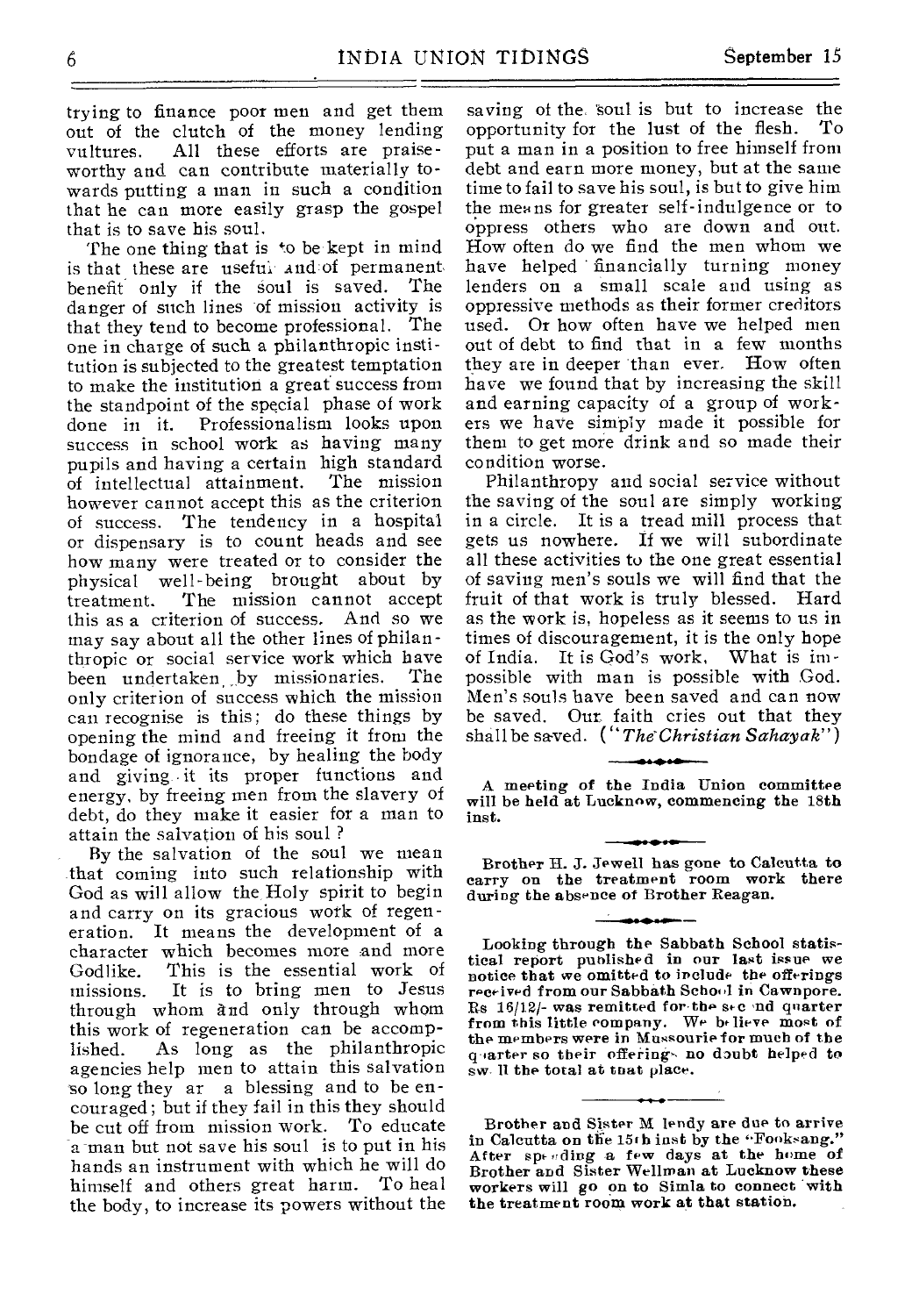# A Visit to Bon.bay.

In company with Brother Fletcher I had the privilege of visiting the stations in the Bombay field early in August. At Aurangabad we found Brother Enoch busily engaged in teaching a class in Marathi. The pupils were the workers formerly of the Disciples' Mission, nine in number, who had now asked to be taught the Bible as Adventists believe and know it. God has blessed Brother Enoch in dealing with these people and we believe that the word will not return void but that it will accomplish its work. We know that the enemy will come and sow tares among the wheat, but we pray that those who are really honest in heart may be fully established in the In talking with these Indian workers we were convinced that the light had begun to break in upon them, and though we cannot expect them to know as much of the truth as we who have been longer in the way, yet they gave intelligent answers to questions concerning our important doctrines. Our new European brethren at this place were rejoicing in the light; the joy and peace of the "first love" were manifested in many ways. We pray that they may grow in grace and in the knowledge of the Truth and that they may<br>become thoroughly grounded. We spent become thoroughly grounded. much time in talking over the wonderful things of God; many times they remarked that the most convincing evidence that the Adventists were right was that the Bible was one in teaching this way, and it was not necessary to put a great deal of stress<sup>8</sup> on two or three passages to establish a doctrine, but that the whole Bible was in accord. It was with feelings of regret that we left them August 14.

We stopped for a part of two days with Brother and Sister Loasby at Lasalgaon. The new bungalow is so far toward completion that Brother and Sister Loasby have moved in. We visited the place where they have been living for several months while superintending the building operations. It was a room without a window and with but one door, and the floor was<br>mother earth In the hot weather it was In the hot weather it was anything but comfortable so they assured us. We thank God that something better has been provided for them where they can live in comfort. That the work in this section will surely be a success is evident from the fact that the devil has all along

tried to hinder the work in so many ways. At times Brother Loasby almost despaired of ever getting the work done. But now the bungalow is almost finished and the workers' quarters are nearly finished. We workers' quarters are nearly finished. rejoice with Brother Loasby that soon he will be able to carry on aggressive work in<br>the villages. The better class of Hindus The better class of Hindus are very friendly to us. The dispensary work carried on by Sister Loasby has been responsible for a great deal of this feeling and they find that we are there only to do them good and help them.

Sabbath and Sunday were spent with the workers in the city of Bombay. The work there is progressing and we were glad to see some newly interested people in attendance at the Sabbath service. The workers are all of good courage and the work is going on nicely. The heat has told on the vitality of some of the workers, hut a change to the hills will be beneficial. Brother and Sister Kimble report an increase in the number of patients at the Treatment Rooms. Some people of good standing are patrons; and the reports of the good work done have been carried far around the city and some from outside have come in for treatment.

Pastor and Sister Hubley and Sister Bruce have been getting in touch with many interested ones. They have been diligently sowing the seed and we are sure that the harvest is in sight.

We spent about two days at Kalyan where the Bombay Presidency Committee met for a short business meeting. Brother and Sister Wood after seven years of earnest work were getting ready to leave for their furlough. They feel that India is their home and they are loth to leave, but they will be glad to be again with their children in America whom they have not seen for these years. Brother and Sister Thrift have moved to Kalyan from Bombay and will be in charge of the station. Thrift will oversee the school and dispensary work, and Brother Thrift will continue in the supervision of the vernacular literature work. The work on the station is running on smoothly and we hope by God's blessing that the rays from this mission lighthouse may shine out into the darkness of heathen-<br>ism round about.  $\Gamma$ . F. BLUE. ism round about.

Brother Butler has been sick for the last week or so and is now in hospital under treatment.